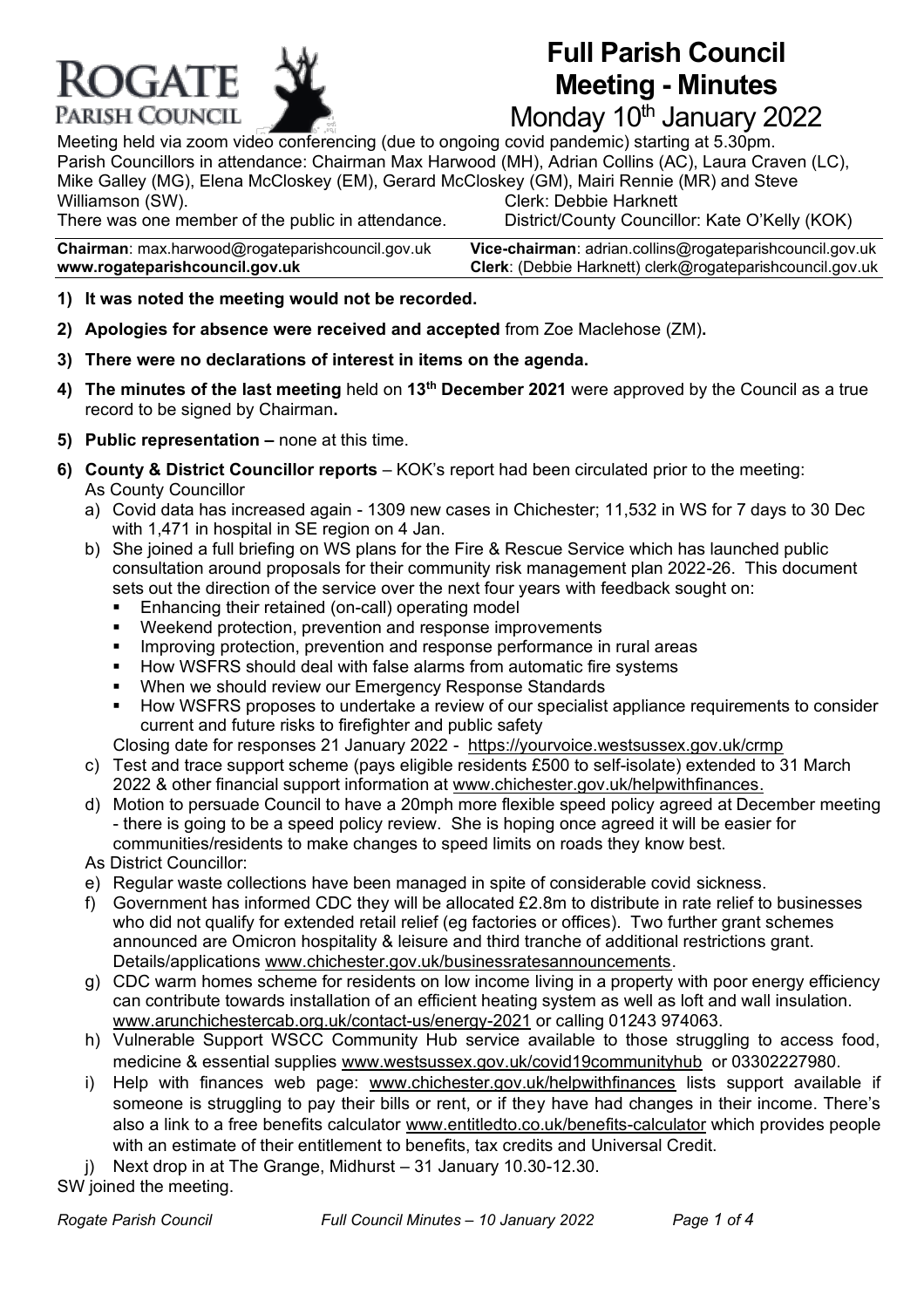Questions to KOK

- k) There is a cross-border co-operation so the closest fire service attend incidents.
- l) She urged completion of the fire service questionnaire and noted they offered to present to annual parish meetings – please let her know if we are interested. Midhurst retained fire service is exceptional and an example for the county. They are doing a recruitment drive, but less people work within the required 4 minutes call time to a fire station in the modern world.

GM joined the meeting.

**7) Chairman's report** – MH had nothing to report not covered elsewhere on the agenda.

### **Matters for discussion:**

- **8) Rogate and Terwick Housing Association (R&THA) proposed transfer of engagements to PHA Homes Ltd (PHAHL)** - A factual note had been circulated prior to the meeting:
	- a) As discussed last month the Parish Council have been contacted by a number of residents, shareholders and wider community about the proposed transfer of R&THA assets to PHAHL. We believe that R&THA have done a great job over the years and understand that as the organisation matures change is inevitable. These contacts have been concerned about maintaining the local link for housing in the village and the transfer of the freeholds and the freedom that gives PHAHL. There is some concern over people believing they had shares which have been cancelled or recorded incorrectly.
	- b) Following last month's PC meeting the wider detail of the transfer was sent out by R&THA to shareholders on 14<sup>th</sup> December 2021. The Clerk has been allowed to view the shareholders register (but not to copy).
	- c) On 21<sup>st</sup> December the PC (along with 4 other shareholders) requested a short delay to discuss the issue so far that has not been possible. It was felt the request was hopefully a last resort and the PC would like to work with the board and shareholders to cover off the questions and explore the alternative options. The PC were sorry this has arisen so close to the conclusion of this deal but somehow the proposed deal and the letter in last Decembers R&T News was overlooked. The shareholders sought an EGM to put forward resolution:

*THAT the board of Rogate and Terwick Housing Association Ltd delay their proposal to transfer* the Association's business to PHAHL until the board is in a better position to gain the full support *of the community for whatever solution is proposed for the future of the Association and its properties and tenants – ie at least until:*

- *A working party comprising representatives of the board of the Association and of START, together with other community bodies (eg parish council and church) can meet and explore common grounds and what other options might be available.*

- *The working party can meet representatives of PHAHL and at least two other potential registered provider partners to discuss other options and terms, such as leasehold rather than freehold transfers (possibly including a cash transfer), splitting East Lodge and the Hugo Platt properties, mechanisms to protect local interest and influence in the future of the properties, etc.*

- *A housing needs survey of the local area by Chichester DC, already under discussion with START Community Trust, can be completed.'*

- d) The board acknowledged this request but didn't believe there was great merit in holding a Special General Meeting since they felt it unlikely the resolution would be passed and all that would be achieved is two weeks of inactivity and a lot of administrative work on their side. They agreed this should only act as a last resort and saw a much better alternative in holding a meeting with interested parties at which they could present their case again and, hope, there would be concrete proposals from other parties to consider. They suggested this be chaired by an independent person and had some ideas. They thought it useful to know if all the parties mentioned would be present with, say, up to two members or if there would be other attendees.
- e) The PC and concerned shareholders have agreed to freeze the request until a meeting is held.
- f) Following a discussion with PC's members, shareholders and START it has been agreed some aims of the meeting:
	- Which housing associations have R&THA spoken to about a transfer (in additional to PHA).
	- Explore the possibility of a village organisation maintaining the freehold while offering a long lease to a housing association.
	- A housing allocation policy being included as part of any transfer agreement.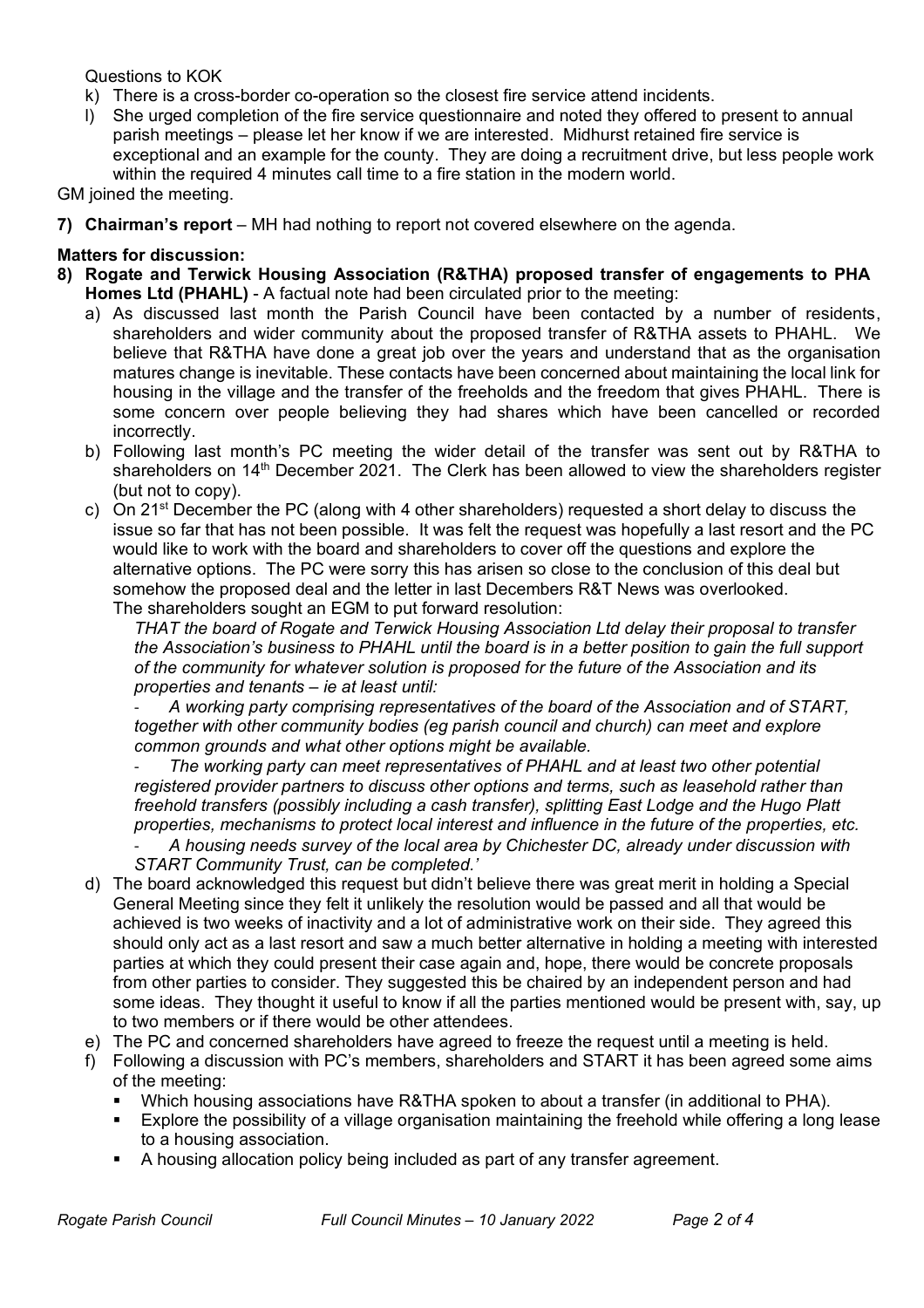- g) Meeting with R&THA board has been agreed for Thursday 20 January at 6.00pm which KOK has kindly agreed to chair. Clerk to arrange zoom and share the invitation list with R&THA chairman. As well as R&THA board there will be some shareholders, START representative and PC members.
- h) The board have agreed they will circulate a letter to all shareholders on our behalf without amendment but with the proviso that the PC would meet the costs and they could add their own letter if they wished.
- i) Peter Moss (PM) Chairman of R&THA asked for a copy of the note.
- j) MH reminded councillors the aim is keep discussion friendly while understanding the decision.
- $k$ ) KOK asked if the outcome was to explore the options would R&THA be preparing papers before the meeting; PM felt they had not seen anything that was an option or that represented a different way of tackling the problem.
- l) MH noted it was about shareholders asking questions.
- m) KOK noted she would formally invite everybody in attendance to express their views, without interruption, before moving onto questions and, finally, to a plan.
- **9) Midhurst Town Council letter** (circulated) concerning the discharge into the River Rother and the effect it is having on the quality of the water.
	- a) KOK added she has raised the issue with CDC who are seeking more real time information from Southern Water. One problem is the Environment Agency is underfunded so lacks some monitoring resources. She is working with Harting as an area that has seen a lot of discharges in the last 6 months and featured in the Times article and understands that Cowdray are meeting with Southern Water
	- b) After discussion, it was unanimously agreed to offer our support to Midhurst TC and KOK.

#### **10) Ultra-marathon trial running event** – 9 April 2022

Information about this event had been circulated prior to the meeting – routes 2 and 3 go through Rogate parish with approximately 500 runners on the short route and 100-200 on the long route. SW felt the danger points are where the highway is crossed. He has raised some questions about marshalls and road signage which the Clerk has put to the organisers as well as requesting a copy of WSCC Highways response. Clerk has informed B1KE downhill cycling.

The MOP left.

#### **11) Finance report and matters**

- a) GM went through budget progress to-date with no questions.
- b) Non-cheque signatory would not check the bank this month.
- c) Bank payments authorisation MH and GM to approve this month's online payments.

#### **Receipts and payments approved:**

| <b>Receipts noted:</b>            |                                           |             |
|-----------------------------------|-------------------------------------------|-------------|
| Unity Trust Bank                  | Interest received                         | £1.20       |
| Rogate Road Residents Association | Donation for purchase of village gateways | £1,123.80   |
| <b>Payments approved:</b>         |                                           |             |
| Clerk/RFO                         | Salary/PAYE/Pension                       | Undisclosed |
| Debbie Harknett                   | Zoom video conferencing monthly cost      | £14.39      |
| Unity Trust bank                  | Monthly account fee x 3 months            | £18.00      |
| <b>Hudson Tree Survey</b>         | Woodland works                            | £945.00     |
| Rogate Village Hall               | Outdoor gym lease                         | £25.00      |
| <b>Andrew Stead</b>               | Notice board installation                 | £40.00      |

#### **Committee reports:**

#### **12) Planning Committee -**

The minutes of the Planning Committee meeting of 15<sup>th</sup> November and 14<sup>th</sup> December were received.

#### **13) Finance Committee –**

The zoom Finance Committee meeting on Monday 25<sup>th</sup> April 2022 was noted.

#### **14) Open Spaces**

- a) The zoom Open Spaces Committee meeting on Monday  $24<sup>th</sup>$  January 2022 was noted.
- b) LC has contacted the schools about Fyning Information board but has yet to receive a response. MH reminded the meeting schools have only just returned after the holidays but he will talk to them.